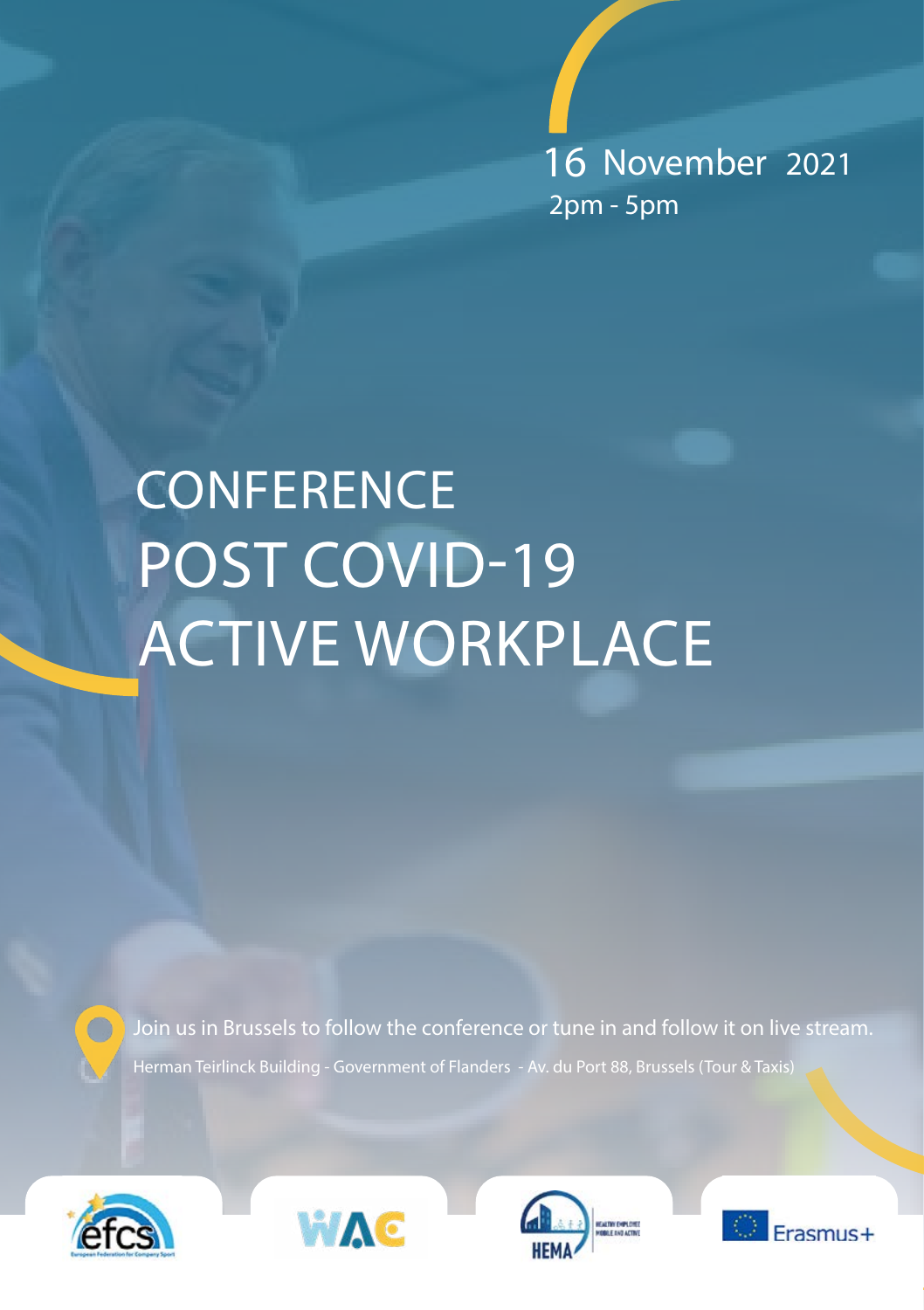An event moderated by Simon Plasschaert (International Sport Policy Officer - Sport Vlaanderen)

#### 14:00-14:20 - Opening speech

- Philippe Paquay - Director General of Sport Vlaanderen

- Florencia Van Houdt - Head of Sport Unit at the EU Commission, On behalf of Mariya Gabriel, European Commissioner for Innovation, Research, Culture, Education and Youth

- Yves Le Lostecque - Head of Erasmus Mundus & Sport Unit – EACEA

14:20-15:05 - Healthy Employee Mobile and Active : how to boost active mobility and physical activity within the workplace?

- Gurvan Heuzé - European Federation for Company Sport President Assistant and HEMA - WAC Erasmus+ project manager

- Alain Massart - University of Coimbra

Round table around sucess stories sport and mobility at work

- Filip Demayer - Team Responsible 'Active workplace' - Sport Vlaanderen

- Annie Chasle - Director of the Business Unit «Intervention Affaires» -

Orange

- Philip Amaral - Director of Policy and Development – European Cyclist Federation

15:05-15:10 - 5 tips to be active even in a meeting, a conference or at your desk ?

Sport Vlaanderen





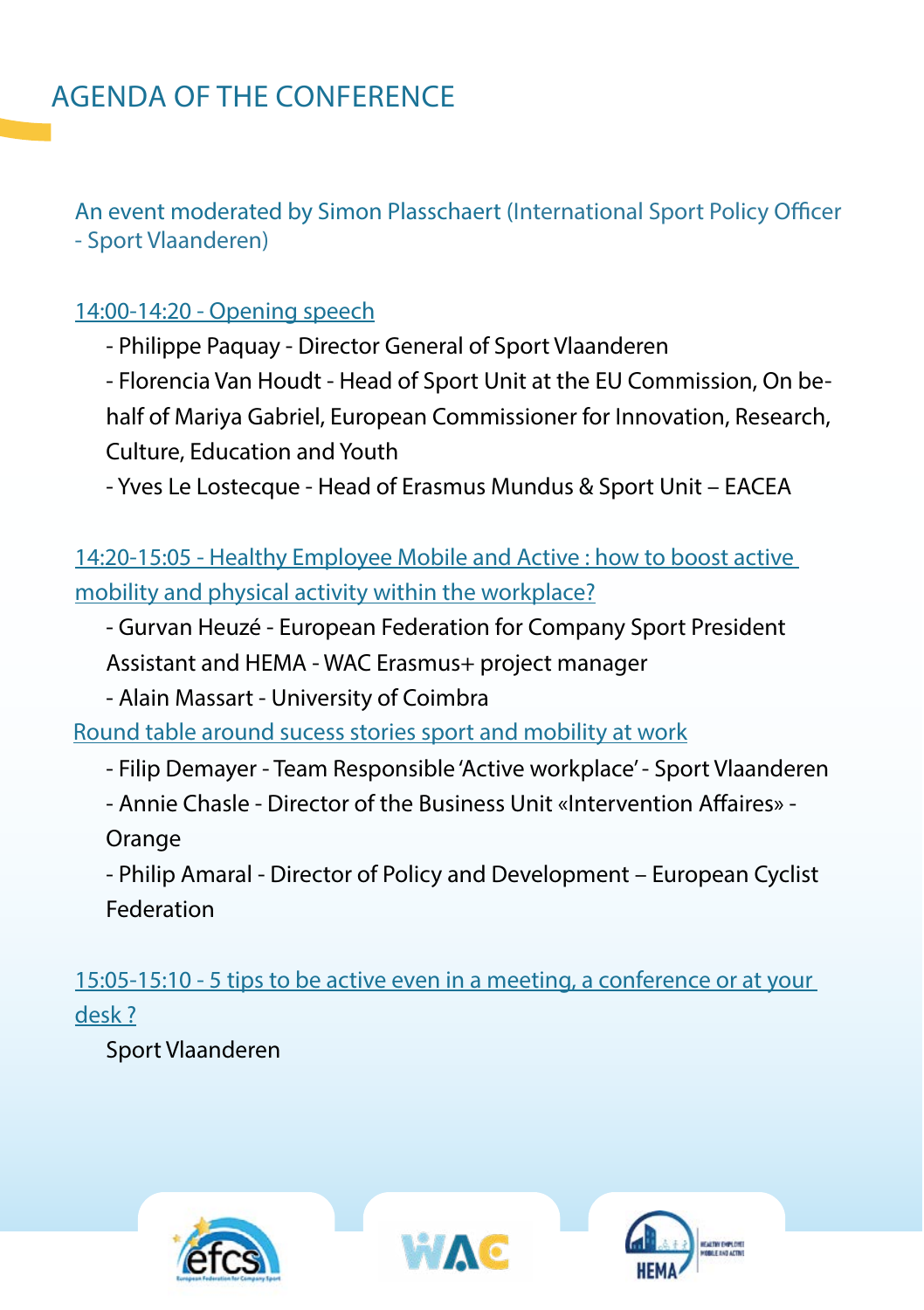15:30-16:20 - Round table «COVID impacts on worklife and the opportunity of developing active mobility and/or physical activity

#### programs»

- Florencia Van Houdt - Head of Sport Unit at the European Commission (DG EAC)

- Jan Willem Landré - Program-manager "vital companies" for VNO-NCW/ MKB-N

- Nathalie Farpour-Lambert - Diseases (NCD) Advisory Council and senior consultant for the WHO, NCD Office Head of the Obesity Prevention and Care Program

- Jérome Pero - General Secretary - FESI

16:20-16:25 - 5 tips to be mobile at work

European Cyclist Federation

### 16:25-16:55 - WAC official launching

- Michael Gross Operations Director for Evaleo
- Gurvan Heuzé European Federation for Company Sport President
- Assistant and HEMA WAC Erasmus+ project manager
- David Lipkens Project Manager Wellbeing VOSSCO/ASCEL MedExel ING Belgium

- Haidy Aron-Campan - Quality of life, sport and wellbeing at work Manager - Veolia

- Lisa Ulmer - Regmatherm CEO

#### 16:55-17:00 - Closing speech

- Didier Besseyre - EFCS -President



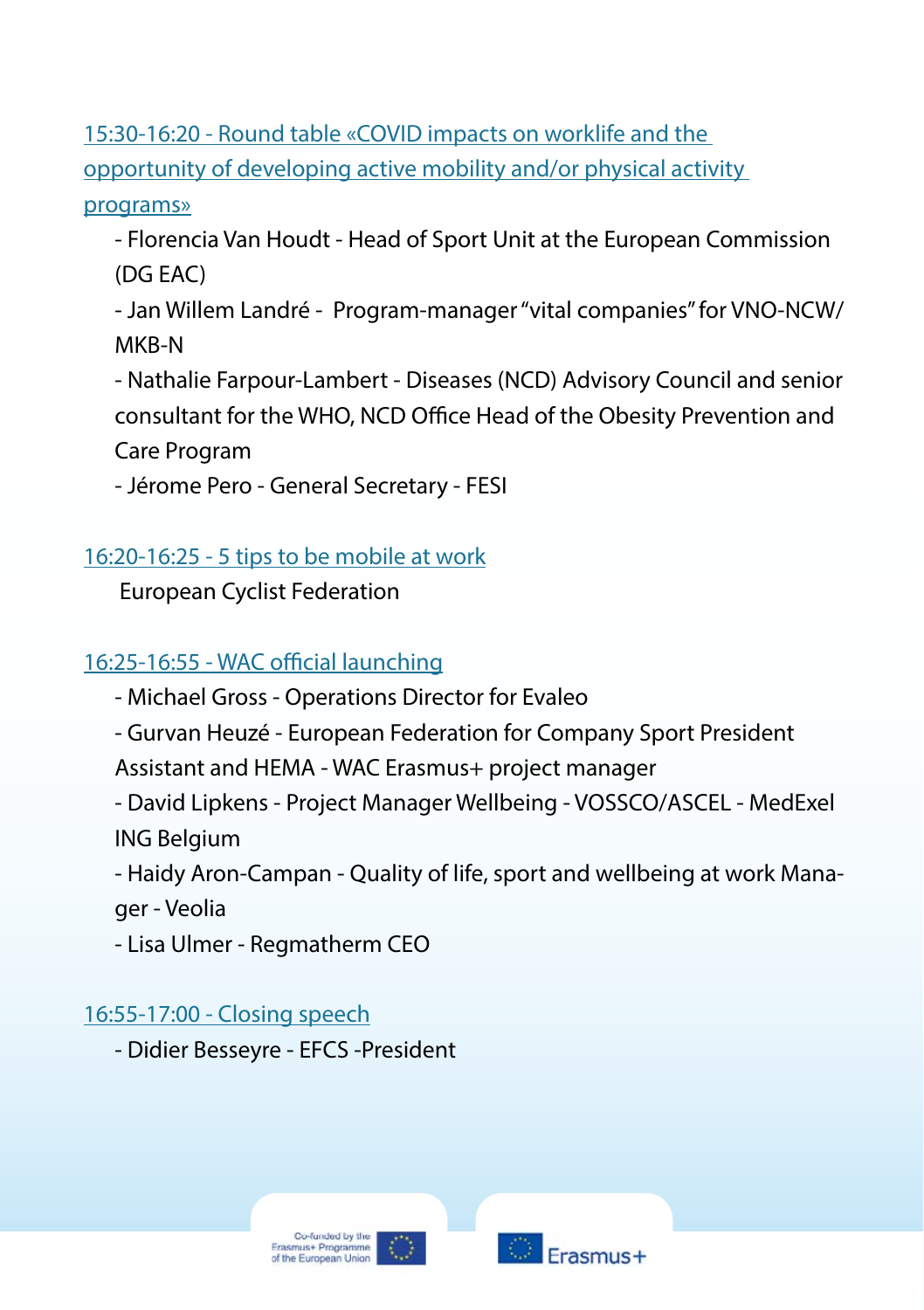## **CONFERENCE**

# MEET THE SPEAKERS



Simon PLASSCHAERT International Sport Policy Officer - Sport Vlaanderen



Philippe PAQUAY General Director - Sport Vlaanderen



Florencia VAN HOUDT Head of sport Unit - European Commission



Yves LE LOSTECOUE Head of Erasmus Mundus & Sport Unit - EACEA



Gurvan HEUZE HEMA - WAC Erasmus+ Project Manager - European Federation for Company Sport



Filip Demayer Team Responsible 'Active workplace' - Sport Vlaanderen



Annie Chasle Director of the Business Unit « Intervention Affaires» - Orange



Philip Amaral Director of Policy and Development – European Cyclist Federation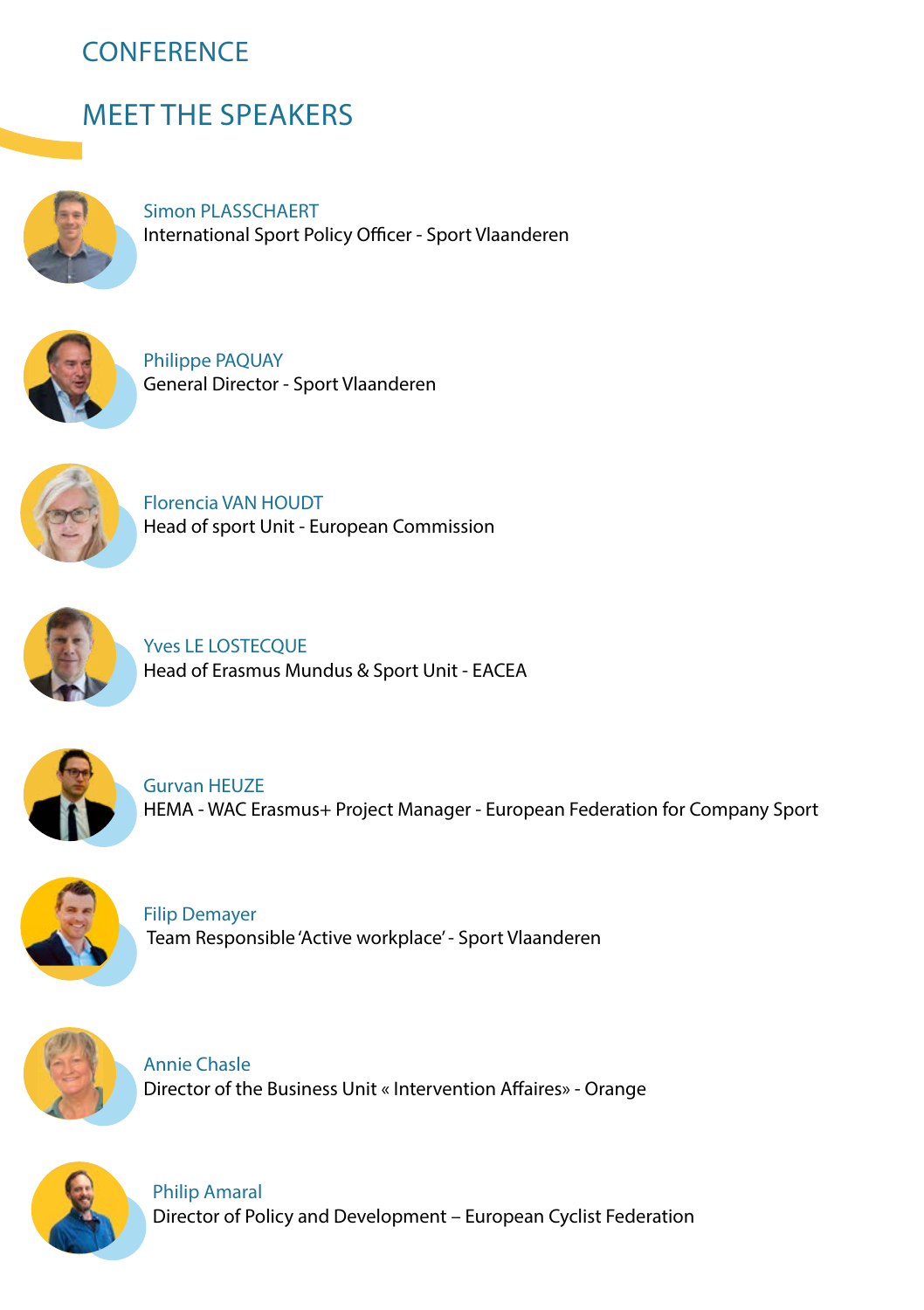

Jan Willem LANDRE Programme Manager «Vital Companies» - VNO-NCW/MKB-NL



Nathalie FARPOUR-LAMBERT Diseases (NCD)Advisory Council and Senior Consultant - WHO



Jérome PERO General Secretary - FESI



Michael GROSS Operations Directors - Evaleo



David LIPKENS Project Manager Wellbeing - ING Belgium



Haidy AARON-CAMPAN Quality of life, sport and wellbeing at work manager - Veolia



Lisa ULMER CEO - Regmatherm



Didider BESSEYRE President - European Federation Company Sport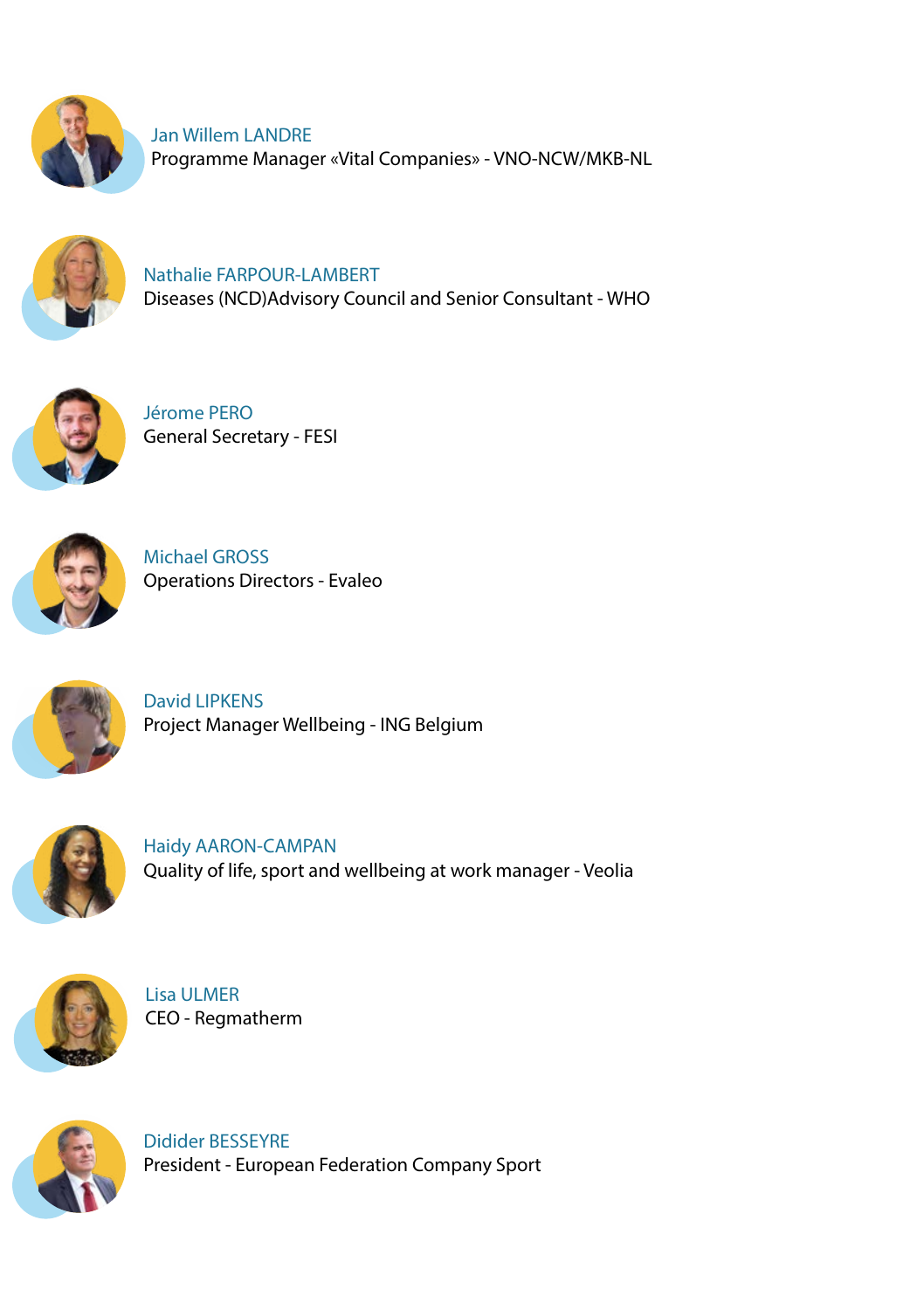

# WORKPLACE ACTIVE CERTIFICATION - WAC



January 2020 December 2022



Design, test and launch a certification

Co-funded by the Erasmus+ Programme of the European Union, WAC is a two-year project designed to set up, test and launch a certification process for companies.

The WAC project is a direct continuity of EMoCS – European Meetings of Company Sport – which showed the potential and need to develop a certification for companies dedicated to promoting health enhancing physical activity in and around the workplace.

#### WHAT HAS BEEN ACHIEVED SO FAR

Launch of a pioneers phase with 28 pilot companies Design of the certification criteria with a panel of experts

### FOLLOW THE PROJECT

activeworkplacecertification.eu LinkedIn - Workplace Active Certification





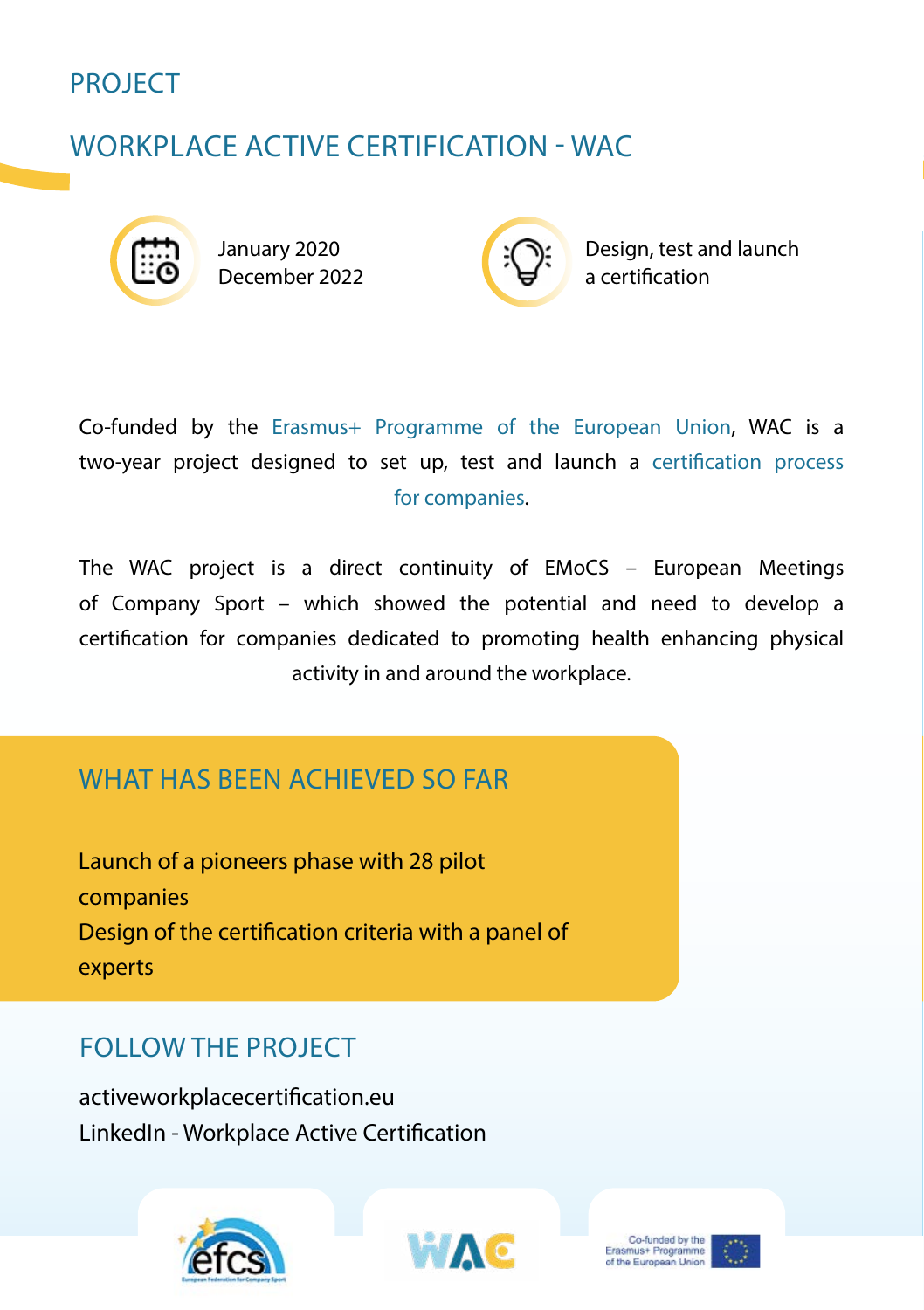

# HEALTHY EMPLOYEE MOBILE AND ACTIVE - HEMA



January 2019 December 2022



Develop programmes to EU workplaces

Co-funded by the Erasmus+ Programme of the European Union, HEMA is a three-year project to tackle the high level of physical inactivity in Europe.

The project aims at leveraging physical activity rates by combining sport, physical activity and mobility. The concept of HEMA is to associate moments of practicing and grassroots sport to specific discussions and studies around ways of implementation of PA and mobility in EU workplaces.

### WHAT HAS BEEN ACHIEVED SO FAR

Launch of an active mobility survey Launch of a digital e-run across Europe

FOLLOW THE PROJECT

hemaproject.com Twitter - @MobileHema





Co-funded by the Eraemus+ Programme<br>of the European Union